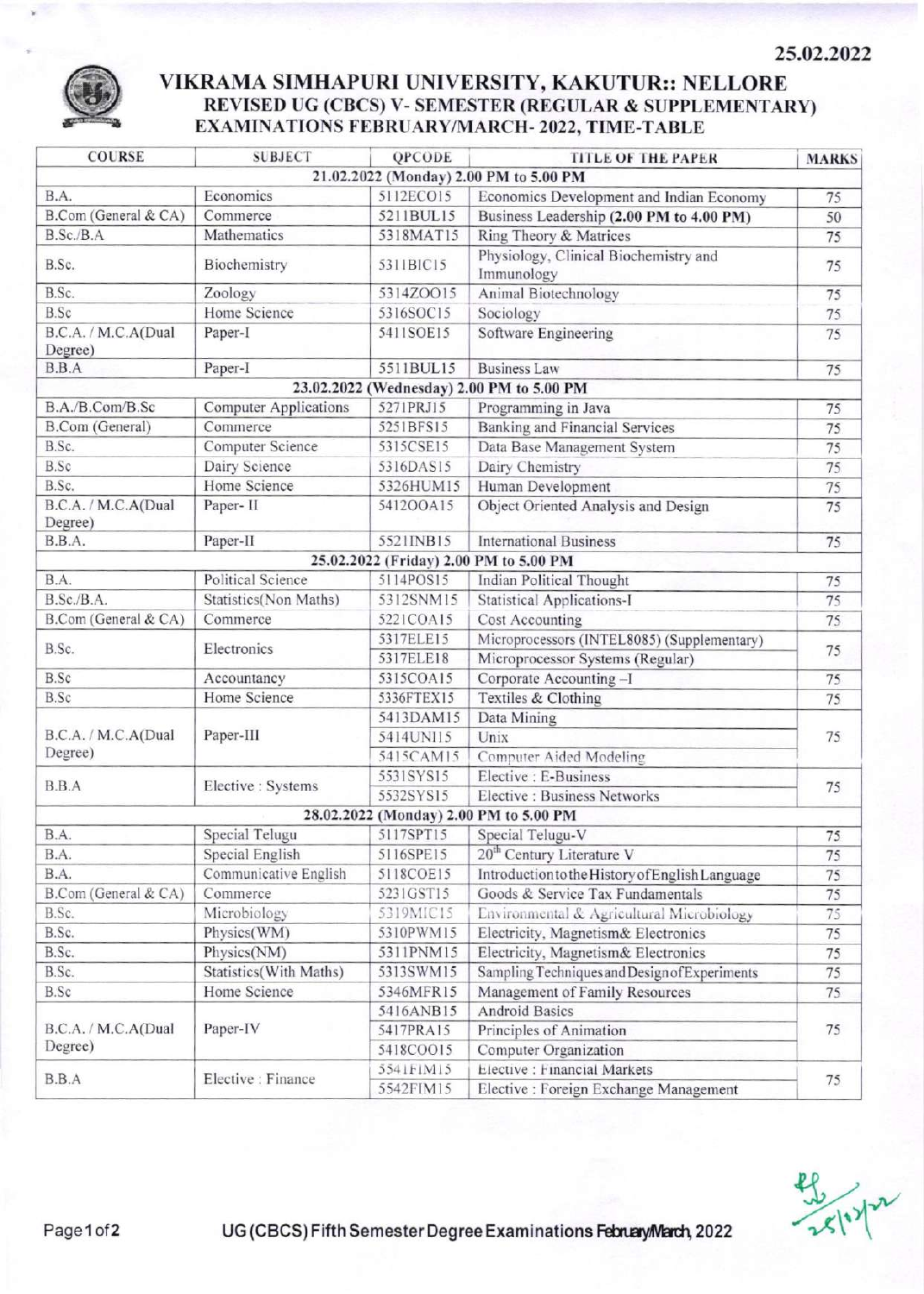| <b>COURSE</b>                           | <b>SUBJECT</b>               | <b>QPCODE</b> | <b>TITLE OF THE PAPER</b>                                                    | <b>MARKS</b> |  |  |
|-----------------------------------------|------------------------------|---------------|------------------------------------------------------------------------------|--------------|--|--|
|                                         |                              |               | 03.03.2022 (Thursday) 2.00 PM to 5.00 PM                                     |              |  |  |
| B.A.                                    | Economics                    | 5122ECO15     | Indian and Andhra Pradesh Economy                                            | 75           |  |  |
| B.Com (General & CA)                    | Commerce                     | 5241ADA15     | <b>Advanced Accounting</b>                                                   | 75           |  |  |
| B.Sc./B.A                               | Mathematics                  | 5328MAT15     | Linear Algebra                                                               | 75           |  |  |
| B.Sc.                                   |                              | 5321BIC15     | <b>Basic Microbiology</b>                                                    |              |  |  |
|                                         | Biochemistry                 | 5331BIC15     | Molecular Basis of Infectious Diseases                                       | 75           |  |  |
| B.Sc.                                   | Zoology                      | 5324ZOO15     | Animal Husbandry                                                             | 75           |  |  |
| B.Sc                                    | Home Science                 | 5356THE15     | Therapeutic Nutrition                                                        | 75           |  |  |
| B.B.A                                   | Elective HR                  | 5551HRM15     | Elective : Training and Development                                          |              |  |  |
|                                         |                              | 5552HRM15     | Elective : Talent Management                                                 | 75           |  |  |
|                                         |                              |               | 05.03.2022 (Saturday) 2.00 PM to 5.00 PM                                     |              |  |  |
| B.A.                                    | <b>Political Science</b>     | 5124POS15     | Western Political Thought                                                    | 75           |  |  |
| B.Sc./B.A.                              | Statistics(Non Maths)        | 5322SNM15     | <b>Statistical Applications-II</b>                                           | 75           |  |  |
| B.Sc.                                   | Chemistry                    | 5324CHE15     | Inorganic, Organic and Physical Chemistry-VI                                 | 75           |  |  |
|                                         |                              | 5327ELE15     | Electronic Communications (Supplementary)                                    | 75           |  |  |
| B.Sc.                                   | Electronics                  | 5327ELE18     | Analog and Digital Communications (Regular)                                  |              |  |  |
| B.Sc                                    | Accountancy                  | 5325PCA15     | Principles of Cost Accounting                                                | 75           |  |  |
| 08.03.2022 (Tuesday) 2.00 PM to 5.00 PM |                              |               |                                                                              |              |  |  |
| B.A.                                    | Special Telugu               | 5127SPT15     | Special Telugu-VI                                                            | 75           |  |  |
| B.A.                                    | Special English              | 5126SPE15     | Glimpses of World Literature                                                 | 75           |  |  |
| B.A.                                    | Communicative English        | 5128COE15     | Communicative English-VI                                                     | 75           |  |  |
| B.Sc.                                   | Microbiology                 | 5329MIC15     | Food and Industrial Microbiology                                             | 75           |  |  |
| B.Sc.                                   | Physics(With Maths)          | 5320PWM15     | Modern Physics                                                               | 75           |  |  |
| B.Sc.                                   | Physics(Non Maths)           | 5321PNM15     | Modern Physics& Medical Physics                                              | 75           |  |  |
| B.Sc.                                   | Statistics(With Maths)       | 5323SWM15     | Quality and Reliability                                                      | 75           |  |  |
| B.Voc.                                  | Commercial Aquaculture       | 5602FNA20     | FISH PROCESSING TECHNOLOGY, LARVAL                                           | 75           |  |  |
|                                         | and Fisheries                |               | NUTRITION AND AUATIC MICROBILOGY<br>10.03.2022 (Thursday) 2.00 PM to 5.00 PM |              |  |  |
|                                         |                              |               | Age of Rationalism and Humanism the World                                    |              |  |  |
| B.A.                                    | History                      | 5113HIS15     | Between 15 <sup>th</sup> & 18 <sup>th</sup> Centuries                        | 75           |  |  |
| B.Sc.                                   | Botany                       | 5313BOT15     | Cell Biology, Genetics & Plant Breeding                                      | 75           |  |  |
| B.Sc.                                   | Biotechnology                | 5312BIT15     | Molecular Biology                                                            | 75           |  |  |
|                                         |                              |               | 14.03.2022 (Monday) 2.00 PM to 5.00 PM                                       |              |  |  |
| B.A./B.Com/B.Sc                         | <b>Computer Applications</b> | 5281WET15     | Web Technology-VI                                                            | 75           |  |  |
| B.Com (General)                         | Commerce                     | 5261RFC15     | Rural and Farm Credit                                                        | 75           |  |  |
| B.Sc.                                   | Computer Science             | 5325CSE15     | Software Engineering                                                         | 75           |  |  |
| <b>B.Sc</b>                             | Dairy Science                | 5326DAS15     | Dairy Microbiology                                                           | 75           |  |  |
| B.Sc.                                   | Home Science                 | 5366HSE15     | Home Science Extension                                                       | 75           |  |  |
| B.B.A.                                  |                              | 5561MAM15     | Elective: Advertising and Media Management                                   |              |  |  |
|                                         | Elective: Marketing          |               |                                                                              | 75           |  |  |
|                                         |                              | 5562MAM15     | Elective : Retail Management                                                 | 75           |  |  |
|                                         |                              |               | 16.03.2022 (Wednesday) 2.00 PM to 5.00 PM                                    |              |  |  |
| B.Sc.                                   | Botany                       | 5323BOT15     | Plant Ecology & Phytogeography                                               | 75           |  |  |
| B.Sc.                                   | Biotechnology                | 5322BIT15     | RDNA Technology                                                              | 75           |  |  |
| B.Sc.                                   | Biotechnology                | 5332BIT15     | Genetics                                                                     | 75           |  |  |
| B.A.                                    | History                      | 5123HIS15     | History & Culture of Andhra Desa (from 12th to<br>19th century A.D.)         | 75           |  |  |
|                                         |                              |               | 19.03.2022 (Saturday) 2.00 PM to 5.00P.M                                     |              |  |  |
| B.Sc.                                   | Chemistry                    | 5314CHE15     | Inorganic, Organic and Physical Chemistry-V                                  | 75           |  |  |
|                                         |                              |               |                                                                              |              |  |  |

**"So Forth"**